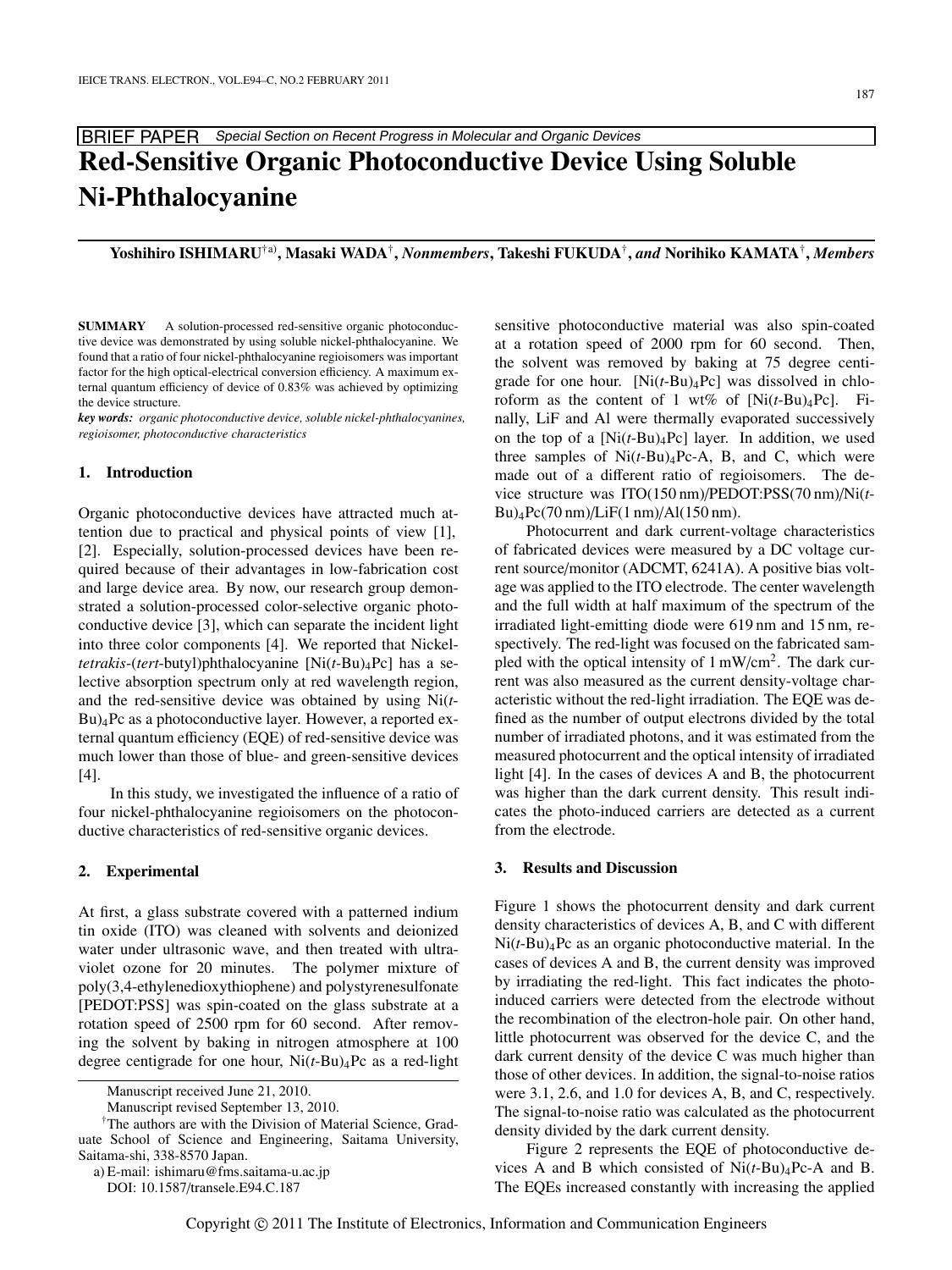

Fig. 1 Influence of applied voltage on photocurrent and dark current density for devices A, B, and C. Optical intensity of red light was 1 mW/cm2.

voltage owing to the high carrier mobility at a high voltage region [5]. As a result, most photo-excited carriers move to the electrode side with low recombination probability. A maximum EQE of device A was 0.58% at 3 V, implying approximately 2.8 times higher than that of device B. The EQE of device B was 0.21 at 3 V. The little photocurrent was observed for the device C, therefore, the EQE cannot be estimated for the device C.

To estimate the reason of the difference in the measured



**Fig. 2** External quantum efficiency of devices A and B with a different isomers ratio of Ni(*t*-Bu)4Pc.



**Fig. 3** Aliphatic region of <sup>1</sup>H NMR spectra of Ni( $t$ -Bu)<sub>4</sub>Pc-A, B, and C.

EQE, we determined a ratio of four  $[Ni(t-Bu)_4Pc]$  regioisomers by  ${}^{1}$ H NMR spectra of the samples, as shown in Fig. 3. Each four signals assigned to *tert*-butyl substituents of four regioisomers were able to estimate the ratio by comparing with integration of each peak. The four regioisomers ratio of Ni(*t*-Bu)4Pc-A, B, and C were determined as 1:1:1.9:3.5, 1:1:1.9:3.7, and 1:1.3:2.4:3.7, respectively. Analysis by  ${}^{1}H$ NMR confirms that Ni(*t*-Bu)4Pc-A predominantly contains the  $[Ni(t-Bu)_4Pc]$  isomer with  $C_{2v}$  symmetry [6].

These results indicate that the isomer ratio of Ni(*t*-Bu)4Pc is important factor to improve photoconductive characteristics. The carrier dynamics in the organic layer was not cleared in our experimental results.

Figure 4 shows the relationship between the thickness of Ni(*t*-Bu)4Pc-A layer (1:1:1.9:3.5 ratio) and the EQE at 3 V. The thickness was controlled by changing the concentration of  $Ni(t-Bu)_{4}Pc-A$  into chroloform (1 and 2 wt%) and the rotation speed of the spin-coating process. The EQE increased with decreasing the thickness of  $Ni(t-Bu)_{4}Pc-A$ layer. In generally the carrier transport path from the photoabsorbed region to the electrode relates with the thickness of oranic layer. Therefore, the carrier transport efficiency increased with decreasing the thickness of the  $Ni(t-Bu)_{4}Pc-$ A layer, resulting in the high EQE. A maximum EQE of 0.83% was achieved by the 40 nm thickness of  $Ni(t-Bu)_{4}Pc-$ A layer.